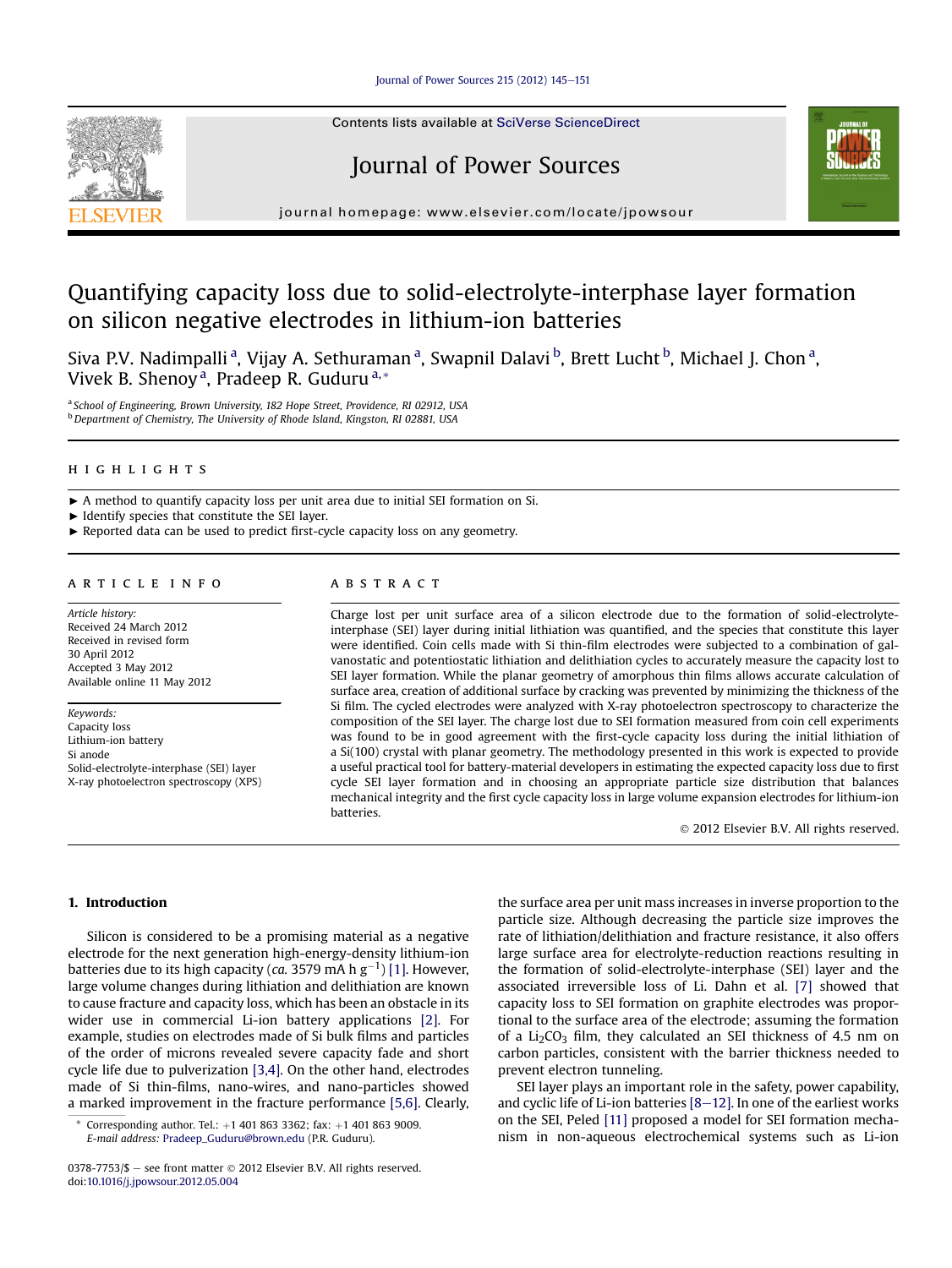<span id="page-1-0"></span>batteries and concluded that formation of a chemically and mechanically stable SEI layer is the key for improving the cycle life of batteries. For example, Chen et al. [\[13\]](#page-5-0) enhanced the electrochemical performance of Si electrodes by improving the properties of SEI layer (achieved by adding vinylene carbonate additive in their electrolyte). Recently, it was shown that additives such as propylene carbonate, lithium difluoro-oxalatoborate, and fluoroethylene carbonate dramatically improve the cyclic efficiency of Si electrodes  $[14-17]$  $[14-17]$  $[14-17]$ . Lee et al.  $[12]$  found that SEI layer on Si electrode forms due to reduction of organic solvents and anions at the electrode surface during charging and discharging cycles of batteries; bulk of the formation occurs during the first cycle. Yen et al. [\[18\]](#page-6-0) characterized SEI layers formed on Si electrodes and found fluorinated C and Si species, besides the usual  $Li<sub>2</sub>CO<sub>3</sub>$ , alkyl Li  $carbonates (ROCO<sub>2</sub>Li)$ , LiF, ROLi, and polyethylene oxides that are found on graphite electrodes. SEI formation on the negative electrode is an irreversible reaction that consumes cyclable Li-ions from the positive electrode leading to most of the capacity loss observed in the first lithiation/delithiation cycle of secondary lithium-ion batteries. Besides capacity loss in the first cycle, continuous formation of this layer also increases resistance to Li-ion diffusion (i.e., internal impedance of a battery) [\[12\]](#page-5-0).

In spite of the important role played by the SEI layer on the calendar and cycle life of secondary lithium-ion batteries made with Si anodes, there have not been many studies on understanding the mechanisms of initial formation of SEI on Si electrodes. Furthermore, there have been few attempts toward quantifying the first-cycle capacity loss due to SEI layer formation on Si. Since the requirements for fracture tolerance (i.e., small particle size) would be in conflict with the need to minimize the first cycle irreversible loss (i.e., minimize the surface area per unit mass), measurement of Li loss per unit area due to irreversible reactions can serve as a useful design parameter in arriving at optimal micro/nano architectures for Si-based electrodes. Furthermore, quantifying the charge lost to SEI formation is essential for accurately arriving at the true state-of-charge of the silicon electrode during its initial lithiation. For in situ measurements of stress as well as the mechanical properties of a silicon electrode  $[19-21]$  $[19-21]$  $[19-21]$  during its initial lithiation, it is essential to know the exact Li concentration in Si electrode to calculate its volumetric strain.

The objective of this study is to devise a method to quantify the charge loss per unit area of Si electrodes during the first half-cycle due to the formation of the SEI layer and to identify the species that constitute this layer. Coin cells were made with Si thin-film as working electrode and Li metal as counter/reference electrodes, and they were cycled to measure the first cycle capacity loss. The planar geometry of thin films allowed accurate calculation of surface area; further, creation of additional surface by cracking was prevented by minimizing the thickness of the Si film. The cycled electrodes were analyzed with X-ray photoelectron spectroscopy to characterize the species decomposed on Si electrode. The measured first cycle capacity loss from coin cell experiments was found to be good agreement with that obtained from the initial lithiation of a Si(100) crystal with planar geometry.

### 2. Experiments

#### 2.1. Si electrode fabrication and electrochemical experiments

Electrodes were fabricated by depositing ca. 200 nm thick Cu layer (current collector) on a (1 cm  $\times$  1 cm, 500 µm nominally thick, and double side polished) Si substrate with ca. 500 nm thick thermally grown oxide on all sides [shown in Fig. 1(a)], followed by a 20 nm thick Si film, which was deposited by RF-magnetron sputtering at 150 W power and less than 2 mTorr Ar pressure.



Fig. 1. (a) SEM image of electrode cross section showing Si substrate with ca. 500 nm SiO2 and ca. 200 nm thick Cu layer. (b) Schematic illustration of the coin cell made of Si thin-film electrode and Li metal counter electrode; note that the schematic is not drawn to scale. (c) Comparison of Raman spectra of magnetron-sputtered Si thin-films and boron-doped <100> Si wafer showing the former is amorphous.

The thermally grown oxide on the Si substrate acts as a barrier for Li diffusion, isolating the substrate from participating in the electrochemical reactions. The polished Si substrate provides a flat and smooth surface so that the surface roughness can be neglected while calculating the surface area of the sputtered Si film. The sputtered Si films under these conditions are known to be amorphous [\[1\].](#page-5-0) To confirm this, Raman spectra were obtained on the magnetron-sputtered Si thin-films using a LabRAM Scope (Horiba Scientific) with a HeNe laser ( $\lambda = 632.8$  nm, 1 mW power) as the excitation source and are compared to that obtained from singlecrystal Si wafers in Fig. 1(c); absence of any peaks from the sputtered Si film clearly indicates that it is amorphous in nature.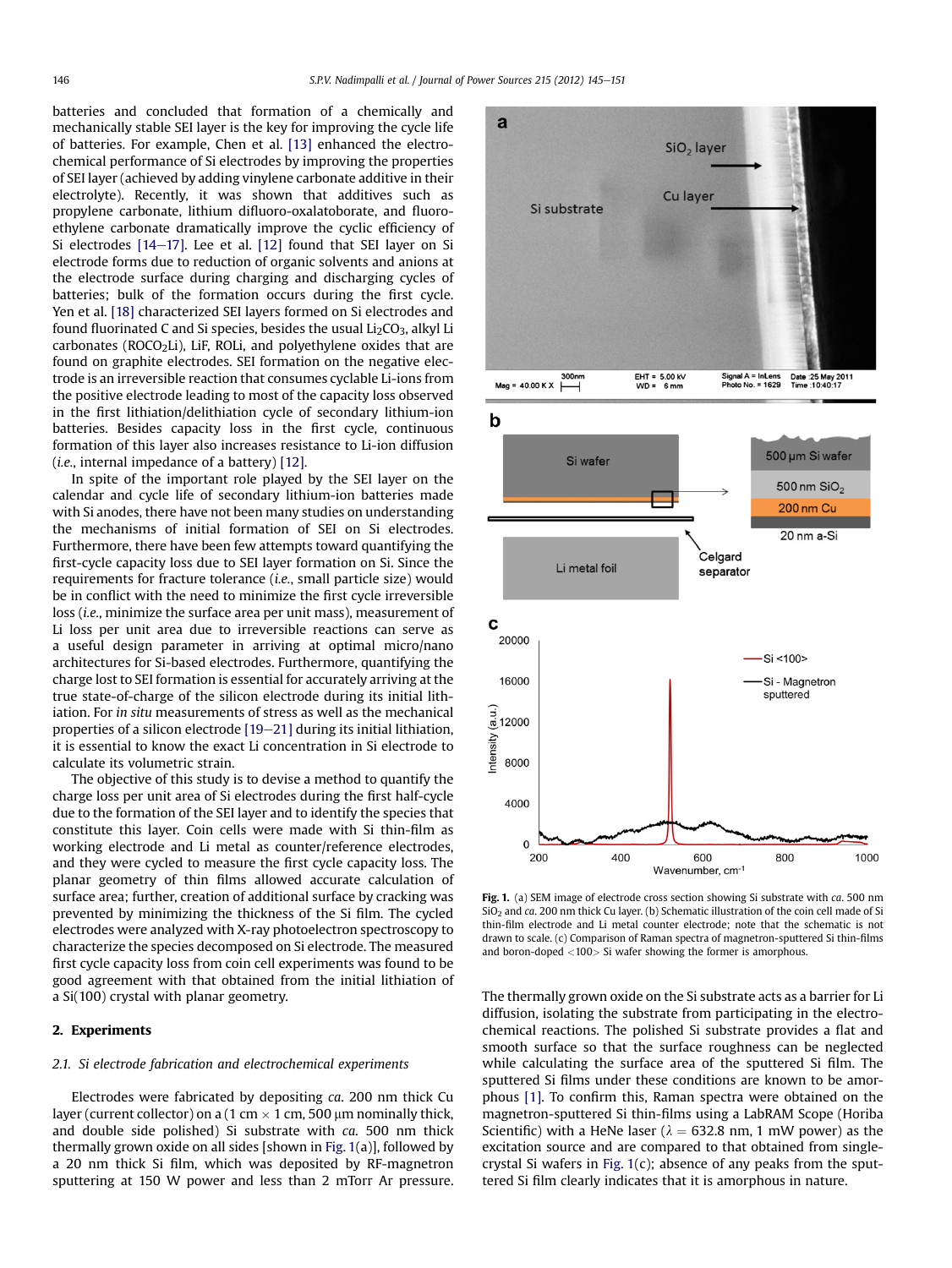Coin cells were fabricated in which the Si film was the working electrode and a Li metal foil served as the counter/reference electrode. The electrolyte was a solution of 1 M LiPF $_6$  in ethylene carbonate (EC):diethyl carbonate (DEC):di-methyl carbonate (DMC) (1:1:1 by weight). The cells were assembled in an argon-filled glove box maintained at 25 $\degree$ C; sample geometry is schematically illustrated in [Fig. 1](#page-1-0)(b). The assembled coin cells were cycled (i.e., lithiation and delithiation) using a Solartron 1470E Multistat at 25  $\degree$ C  $(\pm 1 \degree C)$  to measure the capacity loss of the cell during the first cycle. The following two types of experiments were conducted:

(a) The Si electrode was lithiated galvanostatically at 5  $\mu$ A cm<sup>-2</sup> until the potential decreased to pre-determined cut-off levels, which were chosen to be 0.3 V, 0.2 V, and 0.15 V vs.  $Li/L<sup>+</sup>$  in three different samples. This was followed by a 5 min opencircuit-potential relaxation, and delithiation at a constant current density of 5  $\mu$ A cm $^{-2}$  until the potential increased to 1.2 V vs. Li/Li<sup>+</sup>; samples were then held at 1.2 V until the current became very low (*i.e.*, less than 0.005  $\mu$ A cm $^{-2}$ ). This procedure ensures almost complete removal of Li from the Si electrode. The potential vs. time plot in a representative experiment (with a cut-off potential of 0.2 V vs. Li/Li<sup>+</sup>) is shown in Fig. 2 as the dotted line.



Fig. 2. Examples of electrochemical data of coin cells from each of the two batches showing (a) transient potential response and (b) current density as a function of time. Note that during the 4 h potential hold the current density of cell from Batch 2 decays to 1  $\mu$ A cm<sup>-2</sup>.

(b) In the second type of experiment, the cut-off potential for lithiation was fixed at 0.2 V vs. Li/Li<sup>+</sup> in all samples; however, the hold period at the cut-off potential for different samples was varied between 0 and 10 h. The delithiation procedure and current densities were the same as the previous experiment. The solid curves in Fig. 2 show an example where the hold time at the cut-off potential was 4 h.

These cut-off potentials were chosen such that they are not only favorable for SEI formation (or electrolyte reduction reactions) but also suitable for amorphous Si film lithiation. In order to identify the potential in the neighborhood of which the electrolyte reduction reactions begin to occur (leading to the formation of the SEI layer), cyclic voltammogram measurements were conducted. Coin cells with Cu disks (1.5 cm diameter and 3 mm thickness) as working and Li metal foils as counter/reference electrodes were subjected to potential sweep between 0.05 V and 3 V vs.  $Li/L<sup>+</sup>$  at a scan-rate of 0.5 mV  $s^{-1}$  and the resulting current response is shown in Fig. 3. Since Cu does not alloy with Li, it was assumed that any sharp increase in the cell current is mainly due to the reduction reaction of the electrolyte. The equilibrium potential below which these reduction reactions take place was identified as the potential at which the current begins to increase rapidly, as indicated by the arrow in Fig. 3. The equilibrium potential was determined to be approximately 0.8 V vs.  $Li/Li^{+}$ , which was well above the range used in the coin cell experiments (0.15–0.3 V vs. Li/Li<sup>+</sup>). We note that this value is consistent with the values reported in the literature [\[22\].](#page-6-0)

The capacity loss per unit surface area in each experiment was taken to be the difference between the charge supplied to the cell during lithiation,  $Q_{in}$ , and the charge recovered during delithiation,  $Q_{\text{out}}$ , divided by the surface area of the Si electrode,  $A_{\text{surf}}$ ,

$$
Q_{\text{lost}} = (Q_{\text{in}} - Q_{\text{out}}) / A_{\text{surf}}.
$$
\n(1)

Since the surface roughness  $(R_a)$  of the deposited Si films was extremely small (ca. 3 nm as measured by white light interferometry), the real surface area of the film was taken to be approximately equal to its nominal surface area. Further, the Si film thickness of 20 nm was chosen to ensure that the film does not



Fig. 3. Cyclic voltammogram of a coin cell with Cu as working electrode, Li metal foil as counter/reference electrode, and 1 M of LiPF<sub>6</sub> in EC:DEC:DMC (1:1:1) as electrolyte. The voltage was swept (direction of sweep indicated by arrows) between 3 V and 0.05 vs. Li/Li<sup>+</sup> at a rate of 0.5 mV  $s^{-1}$ . Note that the current increases significantly below 0.8 V vs. Li/Li<sup>+</sup>, indicating that the electrolyte reaction (SEI formation) is dominant below this potential.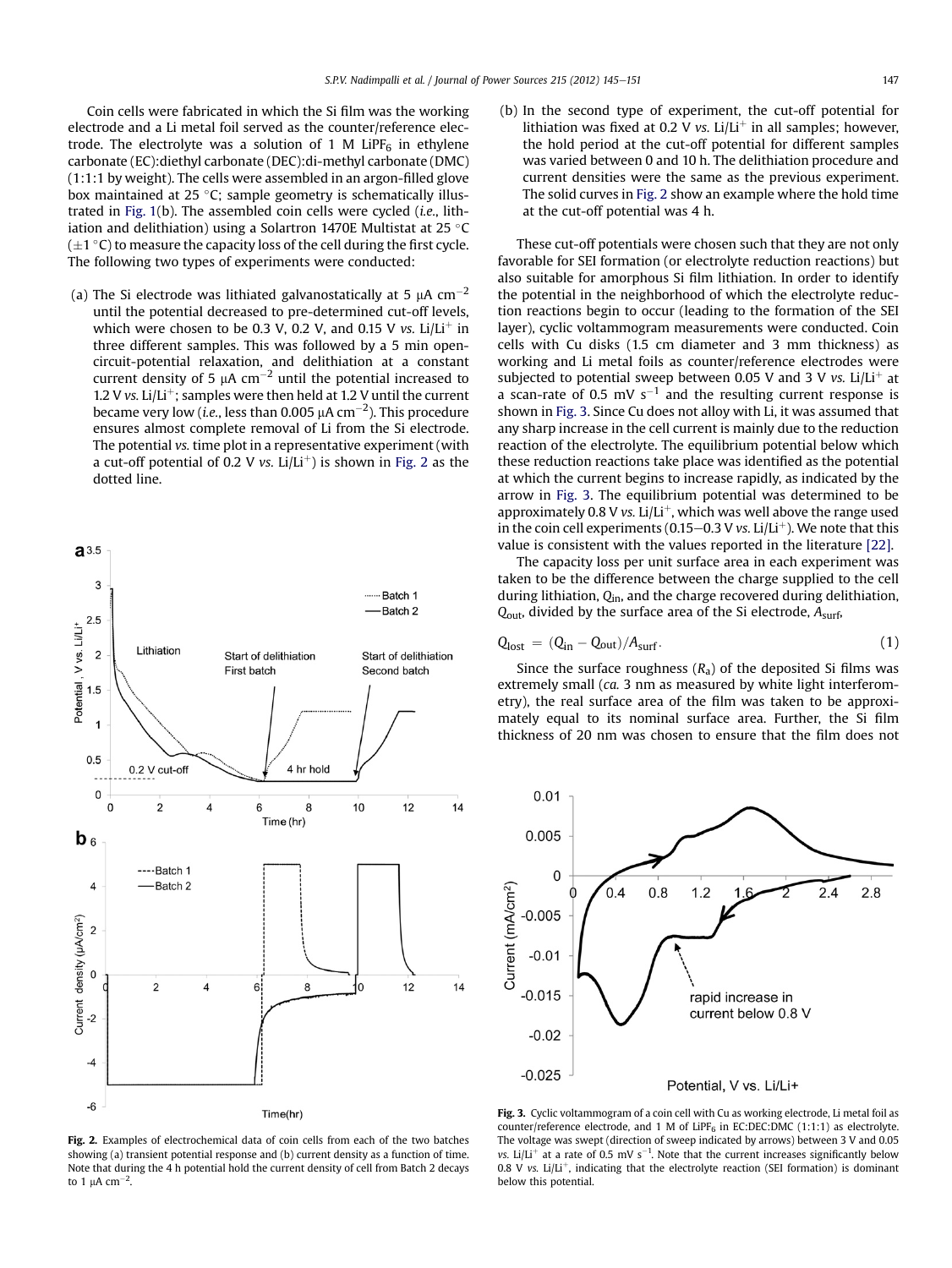crack during delithiation, so that there is no additional surface area due to cracking on which an SEI layer gets deposited. The integrity of the Si film, i.e., the absence of cracking, after lithiation-delithiation cycle was confirmed by SEM imaging (Fig. 4).

In order to verify the estimated  $Q<sub>lost</sub>$  due to SEI (based on measurements from the coin cells), galvanostatic lithiation/delithiation experiments were conducted on Si(100) single-crystal electrodes [polished, 50.8 mm diameter, 500 µm thickness, (100) orientation]. For this, one lithiation/delithiation cycle was carried out galvanostatically on the polished surface of a Si(100) singlecrystal electrode; the ratio of delithiation capacity to lithiation capacity was calculated and the charge lost during this first cycle was compared to the above measurements for charge lost due to the SEI formation. For experimental details on the lithiation and delithiation of single-crystal Si electrodes, please see Ref. [\[23\].](#page-6-0)

#### 2.2. Surface characterization of Si electrodes

Following cycling, the coin cells were disassembled in Argon atmosphere for surface characterization. The electrodes were gently rinsed with anhydrous di-methyl carbonate (DMC) to remove residual carbonate solvents and  $LIPF<sub>6</sub>$  salt, followed by vacuum drying overnight at room temperature. X-ray photoelectron spectroscopy (XPS) analysis was conducted with a PHI 5500 system using Al K $\alpha$  (h $v = 1486.6$  eV) radiation under ultrahigh vacuum. All peaks were referenced to universal carbon contamination peak at 285 eV. The spectra obtained were analyzed by Multipak 6.1A software. Line syntheses of elemental spectra were conducted using Gaussian-Lorentzian (70:30) curve fit with Shirley background subtraction. Element concentration was calculated based on the equation  $C_x = (I_x/S_x)/(\Sigma I_i/S_i)$ , where  $I_x$  is the intensity of the relative element, and  $S_i$  is the sensitivity number of the element, acquired from the Multipak 6.1A software.

### 3. Results and discussion

#### 3.1. Capacity loss to SEI layer formation

Q<sub>lost</sub> from the first type of coin-cell experiments is plotted against the cut-off potential in Fig. 5, and the results from the second type of experiments are plotted in Fig.  $6$  in which the  $x$ -axis is the hold time at the cut-off potential of 0.2 V vs.  $Li/L<sup>+</sup>$ . Each data



Fig. 5. Loss of charge as a function of different cut-off potential levels (data from first batch of experiments). Note:  $1 \text{ C cm}^{-2} = 0.278 \text{ mA h cm}^{-2}$ .

point (filled square) in these plots represents a single coin-cell experiment. Fig. 5 shows that the charge lost per unit area due to SEI layer varied between 0.064 and 0.1 C  $cm^{-2}$  (i.e., 0.0178 and 0.0278 mA h cm<sup>-2</sup>), with a mean value of ca. 0.082 C cm<sup>-2</sup> (0.023 mA h cm<sup>-2</sup>). Results from the second batch of experiments (Fig. 6) show that  $Q<sub>lost</sub>$  increased slightly with the hold time for about 4 h, beyond which it reached a plateau of about 0.09 C  $cm^{-2}$ (0.025 mA h cm<sup>-2</sup>). The average  $Q_{\text{lost}}$  for the polished Si wafer samples (an example potential vs. capacity plot at constant current density is shown in [Fig. 7\)](#page-4-0) was 0.072 C cm<sup>-2</sup> ( $\pm$ 0.01 C cm<sup>-2</sup> of standard deviation, 3 samples) which agrees very well with the range of values in Figs. 5 and 6 and provides additional verification of the  $Q<sub>lost</sub>$  measurements. It should be noted that, although the lithiation mechanisms of 20 nm amorphous Si film and singlecrystal Si wafer are very different, the charge lost to SEI formation in these two sets of samples was in close agreement.

The main assumption in interpreting the experimental data presented above is that the unrecovered charge in the first lithiation-delithiation cycle is due to the formation of the SEI layer only. This is a reasonable assumption since the film was uncracked and damage-free. However, it is possible that some of the Li is irreversibly bonded in amorphous Si and is not recoverable electrochemically, which introduces an error into the reported results. In view of such uncertainties, the  $Q<sub>lost</sub>$  values reported here should be viewed as an upper bound estimate of  $Li<sup>+</sup>$  lost due to SEI layer.



Fig. 4. SEM image of a Si electrode film after a single lithiation and delithiation cycle, showing an intact film with no cracks. The white spots are particles of  $LIPF_6$  salt residue.



Fig. 6. Loss of charge as a function of hold time in the second batch of coin cell experiments. Note: 1 C  $cm^{-2} = 0.278$  mA h  $cm^{-2}$ .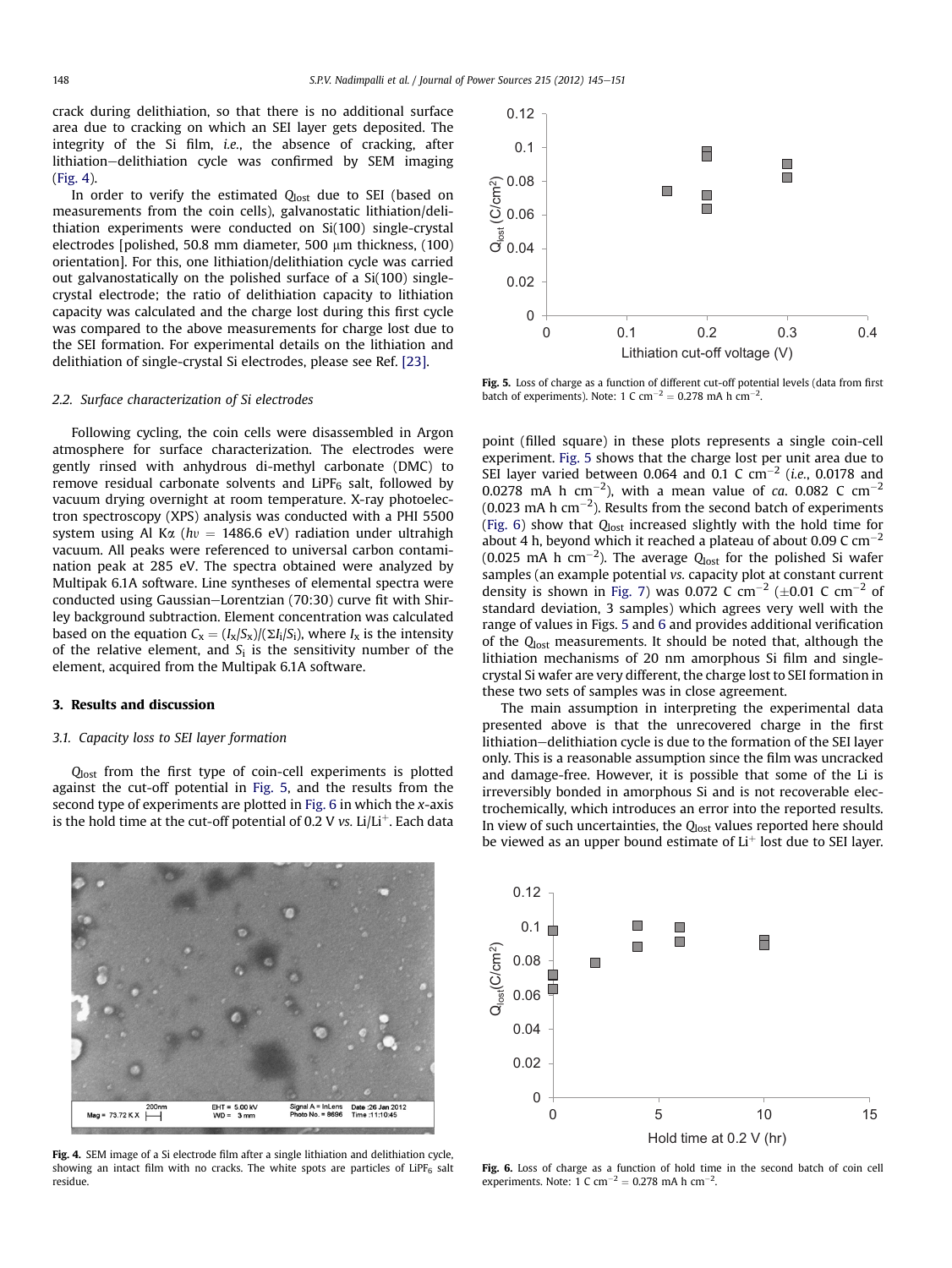<span id="page-4-0"></span>

Fig. 7. Potential vs. capacity data corresponding to the initial lithiation and delithiation of Si(100) single-crystal electrode at a constant current density of 12.5  $\mu$ A cm<sup>-2</sup>. The first-cycle efficiency (i.e., ratio of delithiation capacity to lithiation capacity) was 91.2%. Note: 1 C cm<sup>-2</sup> = 0.278 mA h cm<sup>-2</sup>.

Further, the  $Q<sub>lost</sub>$  values are known to be sensitive to the electrolyte composition; hence the reported results should be regarded as baseline data for generic Li-ion battery electrolytes that do not contain any special additives to control or influence the SEI layer formation.

The main conclusion from the experimental study reported here is that the charge lost due to SEI formation in Li-ion batteries made with Si-based negative-electrodes and 1 M LiPF $<sub>6</sub>$  in (1:1:1)</sub> EC: DEC: DMC electrolyte is in the range of  $0.06-0.1$  C cm<sup>-2</sup> (0.0178 and 0.0278 mA h  $cm^{-2}$ ), which can be used to predict or estimate the first cycle capacity loss for Si electrodes in any other configuration for which the real surface area is known. For example, Fig. 8 shows the estimated first-cycle capacity loss in Si particle and wire geometries as a function of particle size, assuming a  $Q_{\rm lost}$  value of 0.064 C cm $^{-2}$ . Note that the capacity loss is almost negligible for particles with sizes more than  $10 \mu m$  and increases sharply as the size decreases below 1  $\mu$ m. Chan et al. [\[5\]](#page-5-0) reported electrochemical cycling experiments on Si nano-wires and reported the first-cycle capacity loss to be 1153 mA h  $\rm g^{-1}$ . Taking a value of 205 nm for the mean diameter of the nano-wires as reported in their work [\[5\]](#page-5-0) and a  $Q_{\text{lost}}$  value of 0.064 C cm<sup>-2</sup> from this work, the expected first-cycle capacity loss is 1488 mA h  $g^{-1}$ , which is not too different from the reported value.



**Fig. 8.** Estimated capacity loss based on  $Q_{\text{lost}} = 0.064 \text{ C cm}^{-2}$  for different electrode configurations as a function of size (diameter) of Si particles or wires. The symbol represents the data from Ref. [\[5\]](#page-5-0) assuming a nano-wire diameter of 205 nm.

Considering that the nanotube diameter in their work had a statistical distribution and the difference in electrolyte additives between their work and this work, the agreement can be considered reasonable. The work of Chan et al. [\[5\]](#page-5-0) and other similar investigations [\[6,24,25\]](#page-5-0) demonstrated that nano-scale Si electrode structures improve mechanical integrity and fracture resistance, which is beneficial for cycle life. At the same time, these structures also offer large surface area for SEI formation and have higher first cycle loss, which results in lower overall available energy density for subsequent cycles. The experimental data presented here provides a useful practical tool for battery developers in estimating the expected capacity loss due to first cycle SEI layer formation and in choosing an appropriate particle size distribution that balances mechanical integrity and the first cycle capacity loss.

### 3.2. X-ray photoelectron spectroscopy (XPS) analysis of Si electrodes

The elemental surface concentrations of the cycled Si electrodes after different hold times at 0.2 V vs.  $Li/Li^{+}$  are shown in Table 1. The carbon concentration does not appear to change during the initial 4 h and fluctuation in F and O elemental concentrations is observed. The P concentration showed consistent increase during the 10 h hold time. The changes in elemental concentration suggest changes in the structure of the SEI on Si, which are likely due to thermal reactions of the initial reduction products of the electrolyte.

[Fig. 9](#page-5-0) shows that the C1s spectra of the sample charged to 0.2 V vs. Li/Li<sup>+</sup> contains peaks attributed to the C-O bond of ethers and carbonates at  $286-287$  eV and the C $=$ O peak from carbonates at  $289-290$  eV. The carbonate peak increases during the first 6 h of holding, but decreases in intensity after 10 h holding. The F1s XPS spectra of the sample after initial charging contain a large peak for LiF (685 eV) and a small peak for  $Li_xPO_yF_z$  at 687 eV. As the electrodes are maintained at 0.2 V vs.  $Li/Li^{+}$ , a steady increase is observed in the concentration of  $Li_xPO_yF_z$ . The related P2p peak of  $Li_xPO_yF_z$  also has a similar steady increase in intensity. The O1s spectra contain a broad peak between 531 and 534 eV consistent with the presence of  $C$ –O and  $C$ =O bonds supporting the presence of ethers and carbonates as suggested by the C1s spectra. Fluctuation in intensities of different O1s peaks is observed, which is consistent with the changes discussed in the C1s, F1s, and P2p spectra. The XPS data suggests that the initial electrolyte decomposition products on the surface of the electrodes are composed of lithium alkyl carbonates and LiF. However, upon holding the electrode at 0.2 V vs. Li/Li<sup>+</sup> the composition shifts to higher concentrations of  $Li_xPO_yF_z$  which is likely due to the thermal instability of the LiPF $<sub>6</sub>$  salt and its reactivity toward basic species such as lithium</sub> alkyl carbonates [\[26\].](#page-6-0)

Most of the reduction reactions of the electrolyte on the anode surface occur prior to 0.3 V vs.  $Li/L<sup>+</sup>$ . The surface film generated effectively passivates the lithiated Si anode and prevents further electrolyte reduction. However, the initially formed anode SEI is not thermally stable in the presence of  $LipF_6$  electrolytes and changes over the course of storage at low potential. The thermal decomposition reactions of the SEI appear to be limited to the outer layers

Table 1 Elemental concentration on Si negative-electrode surface.

| 0.2 V hold time (h) Carbon $(\%)$ Fluorine $(\%)$ Oxygen $(\%)$ Phosphorus $(\%)$ |      |      |      |     |
|-----------------------------------------------------------------------------------|------|------|------|-----|
|                                                                                   | 55.2 | 13.6 | 30.7 | 0.5 |
|                                                                                   | 55.2 | 6.3  | 38.1 | 0.4 |
| 6                                                                                 | 42.6 | 10.5 | 45.5 | 1.4 |
| 10                                                                                | 50.2 | 25.6 | 21.7 | 2.2 |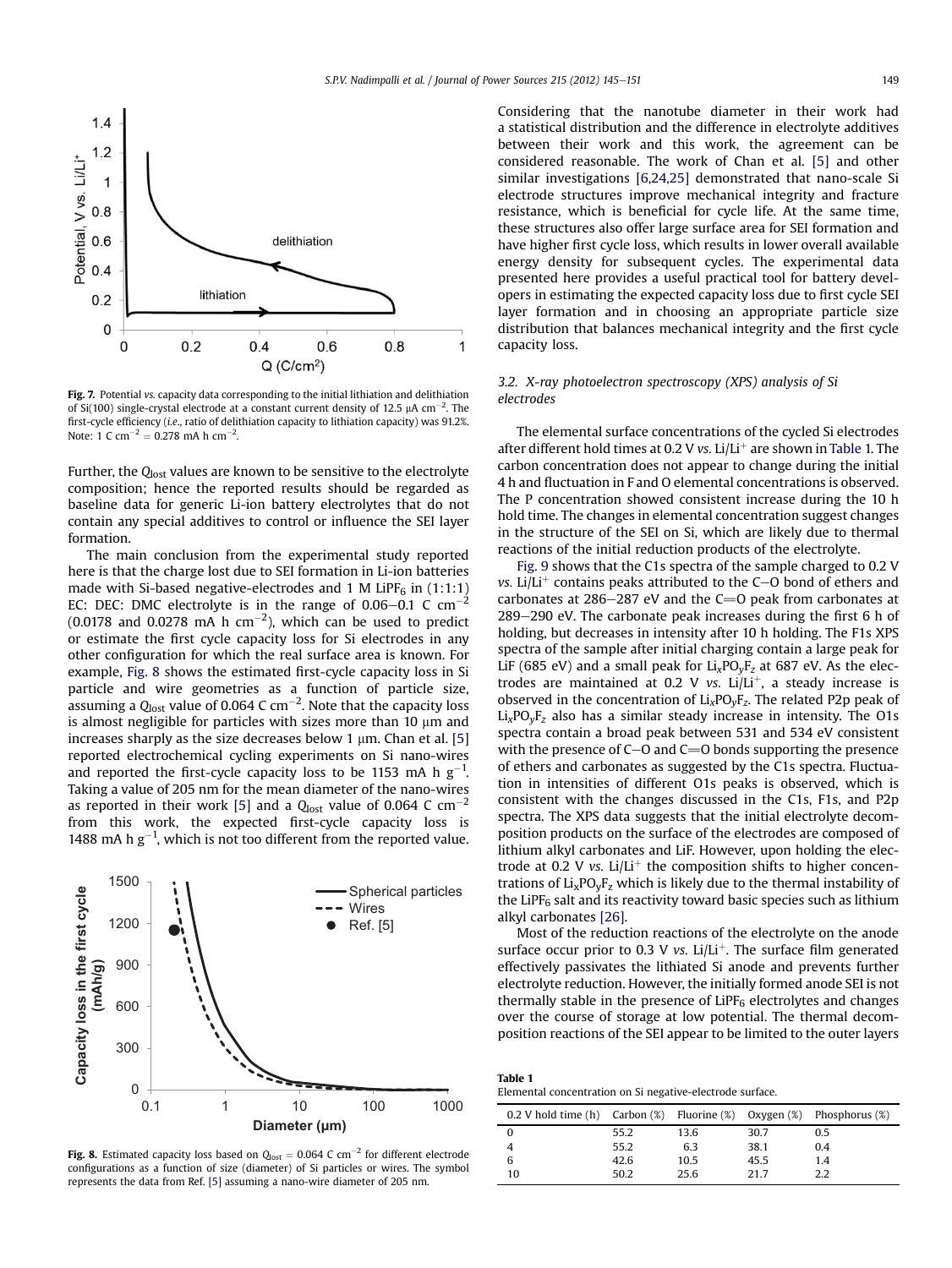<span id="page-5-0"></span>

Fig. 9. XPS spectra of Si negative-electrodes after one complete cycle of lithiation and delithiation.

of the SEI under these conditions since additional current flow and electrolyte reduction does not occur.

in choosing an appropriate particle size distribution that balances mechanical integrity and the first cycle capacity loss.

## 4. Conclusions

Coin cells were prepared with Si thin film as working and lithium metal foil as counter/reference electrode and 1 M of  $LipF_6$ dissolved in EC:DEC:DMC (1:1:1) as electrolyte, and the cells were cycled (i.e., lithiation and delithiation) under different electrochemical conditions to estimate the capacity lost  $Q<sub>lost</sub>$  per unit area of Si electrode due to the formation of SEI layer. Experimental data showed that the  $Q_{\text{lost}}$  is in the range of 0.06–0.1 C cm<sup>-2</sup> (0.0178 and 0.0278 mA h cm<sup>-2</sup>), which can be used to predict or estimate the first cycle capacity loss for Si electrodes in any configuration for which the real surface area is known. Predictions based on the above  $Q<sub>lost</sub>$  value agreed reasonably well with the data from literature on nano-structured Si electrodes.

To identify the chemical species that consist of the SEI on Si electrodes, XPS analysis was performed. SEI formed on silicon electrodes show species similar to lithium alkyl carbonates, LiF and  $Li_xPO_yF_z$ . Lithium alkyl carbonates increase in concentration as the hold time increases up to 6 h. While  $Li_xPO_yF_z$  concentration also increases with the hold time. This indicates that SEI components are not stable and further electrolyte degradation occurs thermally.

The experimental data and the parameters presented here provide a useful practical tool for battery developers in estimating the expected capacity loss due to first cycle SEI layer formation and

### Acknowledgments

The authors gratefully acknowledge funding from Department of Energy Office of Basic Energy Sciences EPSCoR Implementation award (DE-SC0007074), and NASA EPSCoR award # NNX10AN03A (MJC). The authors thank Dr. Robert Kostecki at Lawrence Berkeley National Laboratory for help with obtaining Raman spectra on Si(100) and sputtered Si thin films.

#### References

- 
- [1] U. Kasavajjula, C. Wang, A.J. Appleby, J. Power Sources 163 (2007) 1003. S.D. Beattie, D. Larcher, M. Morcrette, B. Simon, J.-M. Tarascon, J. Electrochem. Soc. 155 (2008) A158.
- [3] L.Y. Beaulieu, K.W. Eberman, R.L. Turner, L.J. Krause, J.R. Dahn, Electrochem. Solid-State Lett. 4 (2001) A137.
- [4] S. Bourderau, T. Brouse, D.M. Schleich, J. Power Sources 81-82 (1999) 233.
- [5] C.K. Chan, H. Peng, G. Liu, K. McIlwrath, X.F. Zhang, R.A. Huggins, A.Y. Cui, Nat. Nanotechnol. 3 (2008) 31.
- [6] J. Graetz, C.C. Ahn, R. Yazami, B. Fultz, Electrochem. Solid-State Lett. 6 (2003) A194.
- [7] R. Fong, U. von Sacken, J.R. Dahn, J. Electrochem. Soc. 137 (1990) 2009.
- [8] D. Aurbach, M. Moshkovich, Y. Cohen, A. Schechter, Langmuir 15 (1999) 2947.
- [9] D. Aurbach, J. Power Sources 89 (2006) 206.
- [10] C.C. Nguyen, S. Song, Electrochem. Commun. 12 (2010) 1593.
- [11] E.J. Peled, Electrochem. Soc. 126 (1979) 2047.
- [12] Y.M. Lee, J.Y. Lee, H. Shim, J.K. Lee, J. Park, J. Electrochem. Soc. 154 (2007) A515.
- [13] L. Chen, K. Wang, X. Xie, J. Xie, J. Power Sources 174 (2007) 538.
- [14] S. Dalavi, P.R. Guduru, B.L. Lucht, J. Electrochem. Soc. 159 (2012) A642.